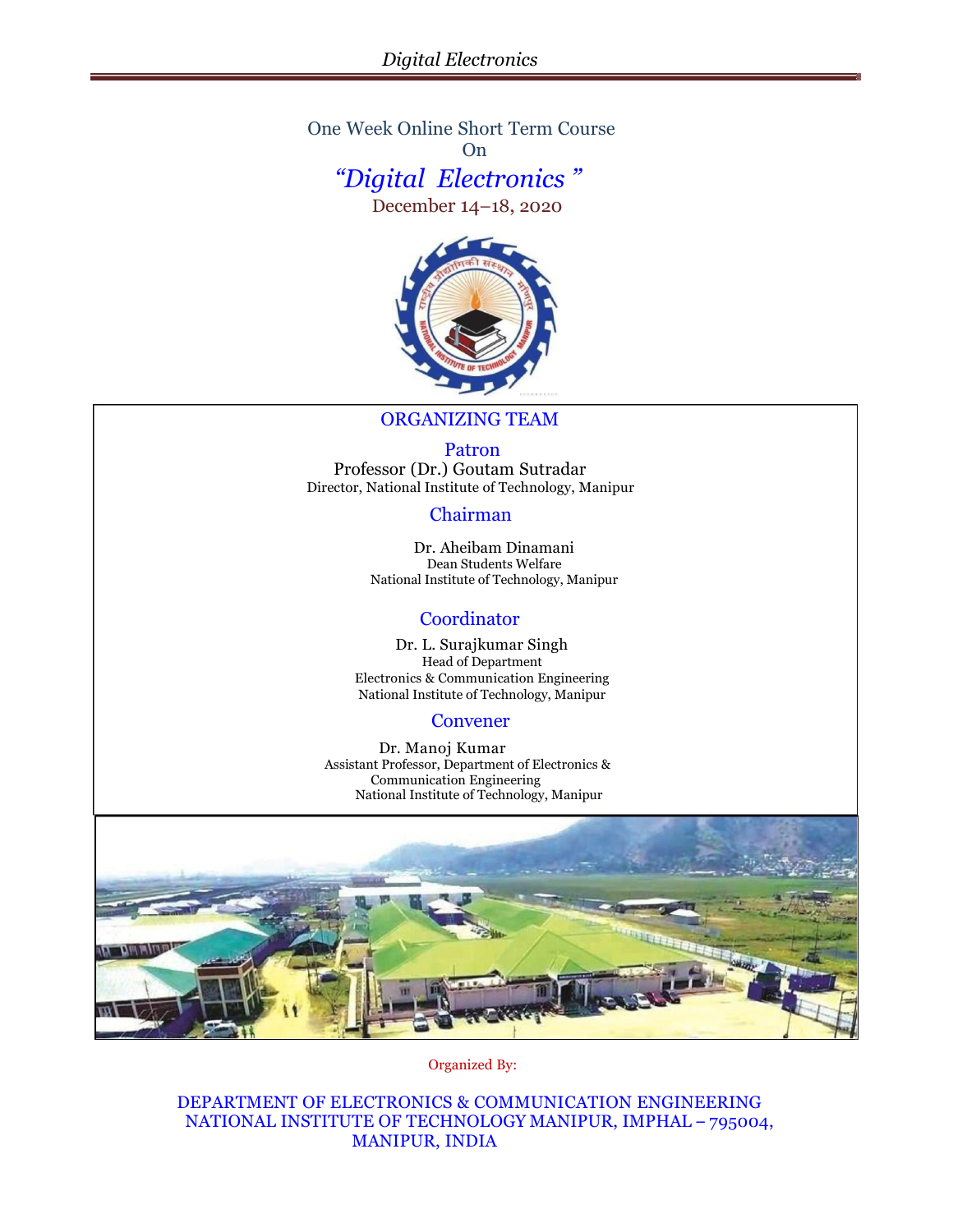#### ABOUT NIT, MANIPUR

National Institute of Technology Manipur, a centrally funded institution is set up to impart quality technical education at various levels of higher learning. It is one of the ten new NITs established and developed as "Institute of National Importance" by an act of Parliament in 2007. NIT Manipur started its first session with the three branches of Engineering-Electrical & Electronics Engineering, Electronics & Communication Engineering and Computer Science Engineering. The functioning of the institute was started at its temporary campus at Takyelpat, Imphal under the mentorship of NIT, Agartrala. As one of the National Institutes of Technology (NIT), the Institute has the responsibility of providing high quality education in Engineering, Technology and Sciences to produce competent technical and scientific manpower for the country. The Institute offers B Tech, M Tech, M Sc, MBA and PhD programmers in several disciplines of Engineering, Technology and Sciences.

#### ABOUT THE COURSE

This course will provide a detailed understanding of combinational and sequential circuits . In this course the following contents will be discussed.

- Number systems, Boolean expressions,Minimization of Boolean expressions
- Logic gates,Implementations of Logic functions using gates
- NAND-NOR Implementations
- Multi-level gate Implementations
- Combinational Circuits design using Gates
- Sequential Circuits Blocks-Latches, Flip-Flops

A Course certificate will be issued upon successful completion this course.

#### OBJECTIVES OF THE COURSE

- i. The main objective of this STC is to provide a unique platform to facilitate the scientists, researchers, academicians, industrialist and 12<sup>th</sup>, UG, PG/PhD students to share the knowledge for digital Electronics.
- ii. Intended to provide good knowledge of Combinational & Sequential circuits

#### Who can attend this STC through Online?

Students: (12th,UG, PG, PhD)

Faculty of Engineering: (Any Branch)

Other Professionals: Engineers & Scientists from Industry and R&D organizations

Registration: Kindly register through this link: (link will be provided later)

#### **Registration fee for attending this STC.** *Details**of the Bank Account:**<b>Details of the Bank Account:*

UG/12th Students: Rs 400/- including GST PG/PhD Students: Rs. 550/- including GST Faculty: Rs. 1000/- including GST Engineers /Other professionals: Rs.2000/- including GST Name: Director NIT Manipur IRG Acc. No. 60330100000143 Bank and Branch: Bank of Baroda, NIT Manipur Campus IFSC code: BARB0NITMAN

*Numbers of participants are limited to 50. Shortlisted candidates will be informed through email.*

*For any query, you can contact to the course coordinator* Dr. Manoj Kumar [A](mailto:thiyam85@gmail.com)ssistant Professor (ECE) Em[ail:](mailto:thiyam85@gmail.com) manojara400@gmail.com [;](mailto:thiyam85@gmail.com) Mb: +91-9862812186

**IMPORTANT DATES** Last Date of Registration December 11, 2020